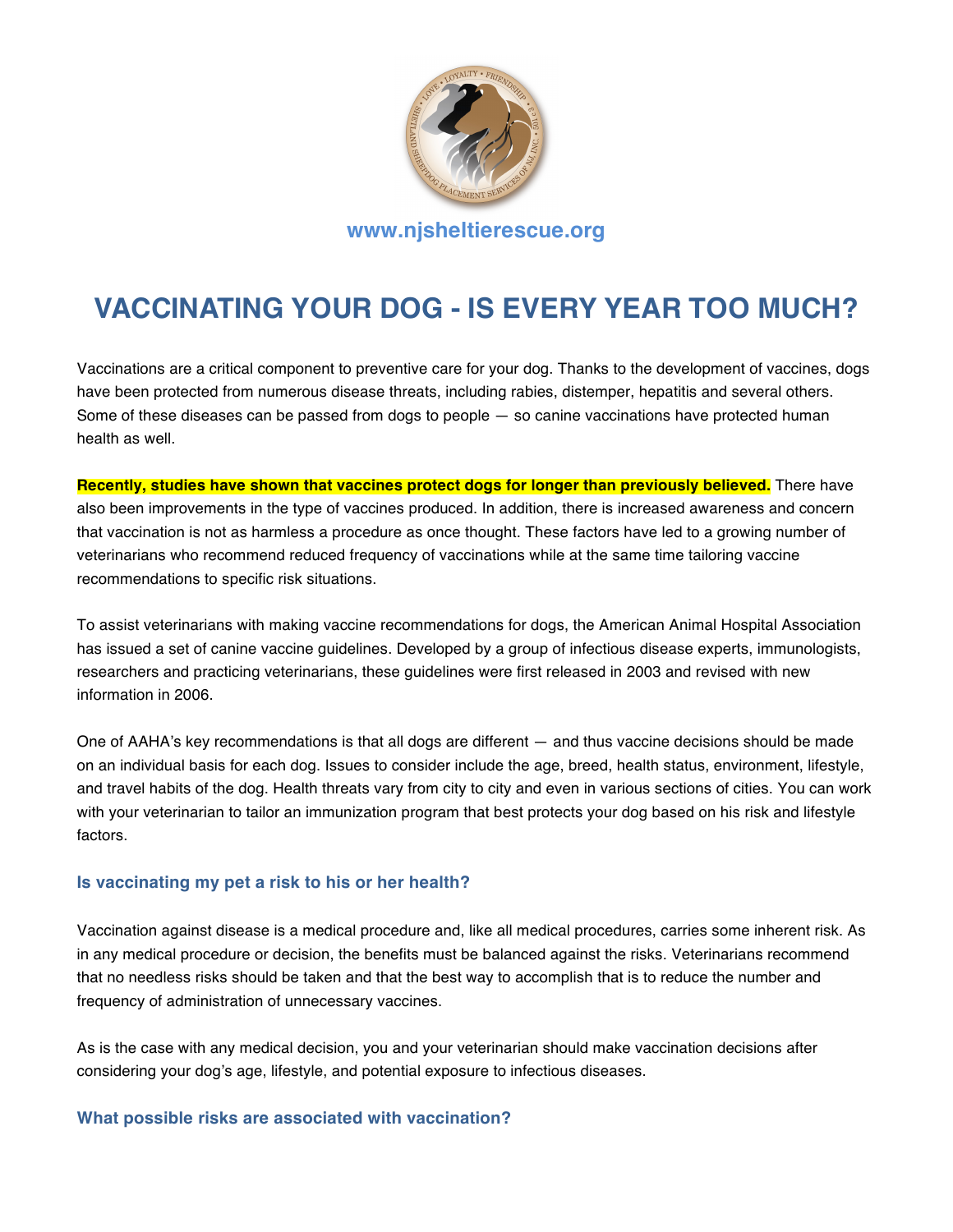

Vaccine reactions, of all types, are infrequent. In general, most vaccine reactions and side effects (such as local pain and swelling) are self-limiting. Allergic reactions are less common, but if untreated can be fatal. These can occur soon after vaccination. If you see such a reaction, please contact your veterinarian as soon as possible.

In a small number of patients, vaccines can stimulate the patient's immune system against his or her own tissues, resulting in diseases that affect the blood, skin, joints or nervous system. Again, such reactions are infrequent but can be life threatening.

There is a possible complication of a tumor developing at the vaccination site in a small number of pets, most frequently cats. Please contact your veterinarian for more information.

# **How do I know which vaccines my pet needs?**

There are two general groups of vaccines to consider: core and noncore vaccines.

Core vaccines are generally recommended for all dogs and protect against diseases that are more serious or potentially fatal. These diseases are found in all areas of North America and are more easily transmitted than noncore diseases. The AAHA guidelines define the following as core vaccines: distemper, adenovirus, parvovirus and rabies.

Noncore vaccines are those reserved for patients at specific risk for infection due to exposure or lifestyle. The AAHA guidelines classify kennel cough, Lyme disease and leptospirosis vaccines within the noncore group.

# **How often should my dog be vaccinated?**

Make sure that your dog completes the initial series of core vaccines administered at the puppy stage, as well as booster shots at one year of age. **Following these one-year boosters, the AAHA Canine Vaccine Guidelines recommend that the distemper, adenovirus and parvovirus core vaccines be administered once every three years. States and municipalities govern how often rabies boosters are administered.** Some areas require a rabies booster be administered annually. Others require a three-year-effective rabies booster be given every three years. Still others allow either a one-year or a three-year rabies vaccine to be utilized.

Noncore vaccinations should be administered whenever the risk of the disease is significant enough to override any risk of vaccination. For example, kennel cough vaccine may need to be administered up to every six months in a dog repeatedly being kenneled or exposed to groups of dogs at grooming salons or dog shows.